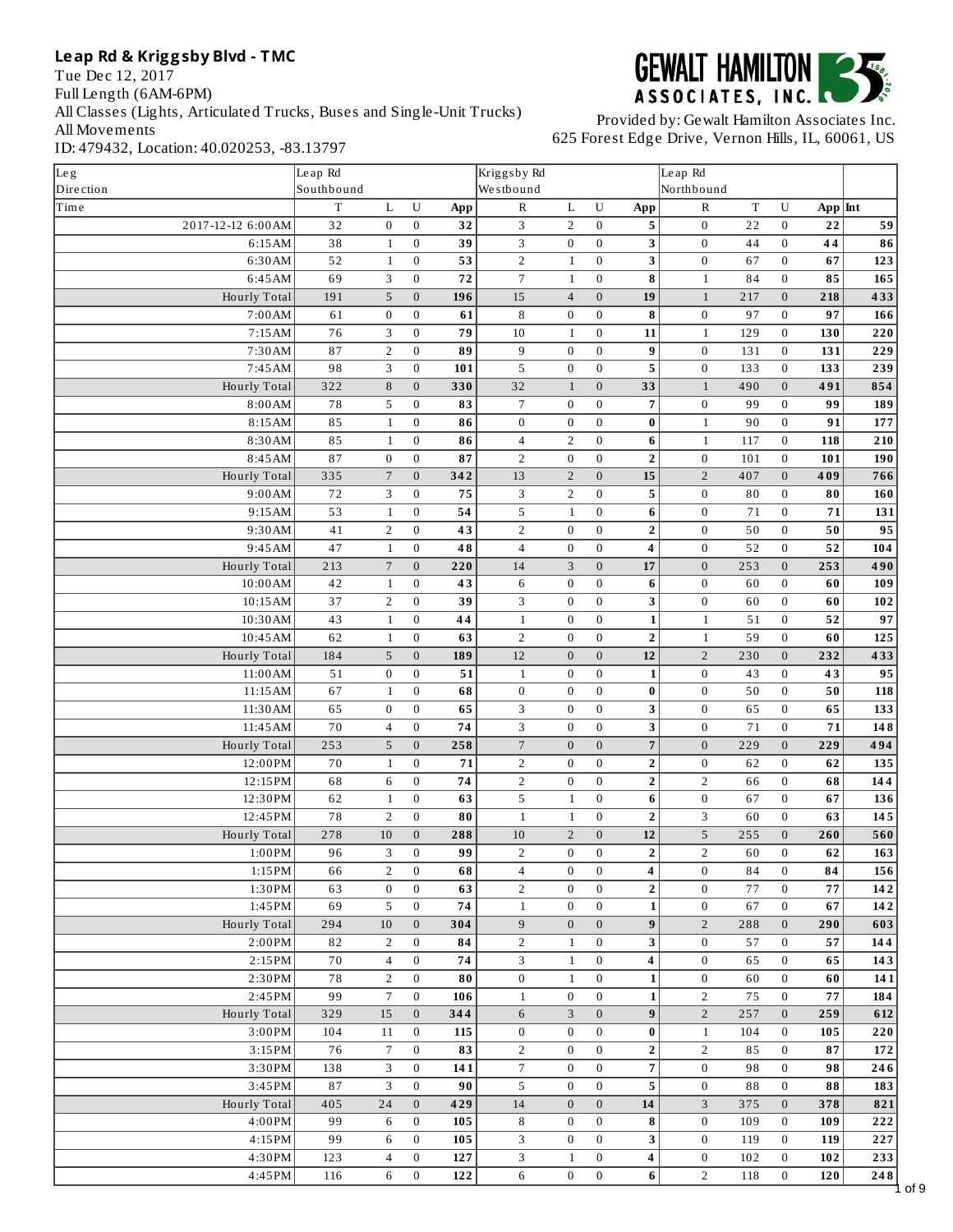| Leg                          | Le ap Rd   |          |                |         | Kriggsby Rd  |                |                |       | Le ap Rd     |       |          |           |       |
|------------------------------|------------|----------|----------------|---------|--------------|----------------|----------------|-------|--------------|-------|----------|-----------|-------|
| Dire ction                   | Southbound |          |                |         | Westbound    |                |                |       | Northbound   |       |          |           |       |
| Time                         | T          | L.       | U              | App     | R            | L              | U              | App   | $\mathbb{R}$ | T     | U        | $App$ Int |       |
| Hourly Total                 | 437        | 22       | $\overline{0}$ | 459     | 20           |                | $\mathbf{0}$   | 21    | 2            | 448   | $\Omega$ | 450       | 930   |
| 5:00PM                       | 111        | 37       | $\mathbf{0}$   | 148     | 4            |                | $\Omega$       | 5.    | $\mathbf{0}$ | 97    | $\Omega$ | 97        | 250   |
| 5:15PM                       | 69         | 33       | $\mathbf{0}$   | 102     | 8            | $\Omega$       | $\Omega$       | 8     | $\mathbf{0}$ | 135   | $\Omega$ | 135       | 245   |
| 5:30PM                       | 92         | 32       | $\Omega$       | 124     | 6            | $\Omega$       | $\Omega$       | 6     | 2            | 108   | $\Omega$ | 110       | 240   |
| 5:45PM                       | 98         | 20       | $\mathbf{0}$   | 118     | 4            | $\overline{0}$ | $\Omega$       | 4     |              | 91    | $\Omega$ | 92        | 214   |
| Hourly Total                 | 370        | 122      | $\mathbf{0}$   | 492     | 22           |                | $\overline{0}$ | 23    | 3            | 431   | $\Omega$ | 434       | 949   |
|                              |            |          |                |         |              |                |                |       |              |       |          |           |       |
| Total                        | 3611       | 240      | $\Omega$       | 3851    | 174          | 17             | $\mathbf{0}$   | 191   | 23           | 3880  | $\Omega$ | 3903      | 7945  |
| % Approach                   | 93.8%      | 6.2%     | 0%             |         | 91.1%        | 8.9%           | 0%             |       | 0.6%         | 99.4% | 0%       |           |       |
| % Total                      | 45.4%      | 3.0%     | 0%             | 48.5%   | 2.2%         | 0.2%           | 0%             | 2.4%  | 0.3%         | 48.8% | 0%       | 49.1%     |       |
| Lights                       | 3435       | 234      | $\Omega$       | 3669    | 170          | 16             | $\overline{0}$ | 186   | 22           | 3709  | $\theta$ | 3731      | 7586  |
| % Lights                     | 95.1%      | 97.5%    | 0%             | 95.3%   | 97.7%        | 94.1%          | 0%             | 97.4% | 95.7%        | 95.6% | 0%       | 95.6%     | 95.5% |
| Articulated Trucks           | 36         | $\Omega$ | $\Omega$       | 36      | $\mathbf{0}$ | $\Omega$       | $\Omega$       | 0     |              | 33    | $\Omega$ | 34        | 70    |
| % Articulated Trucks         | 1.0%       | 0%       | 0%             | $0.9\%$ | 0%           | 0%             | 0%             | $0\%$ | 4.3%         | 0.9%  | 0%       | $0.9\%$   | 0.9%  |
| Buses and Single-Unit Trucks | 140        | 6        | $\mathbf{0}$   | 146     | 4            |                | $\mathbf{0}$   | 5.    | $\Omega$     | 138   | $\Omega$ | 138       | 289   |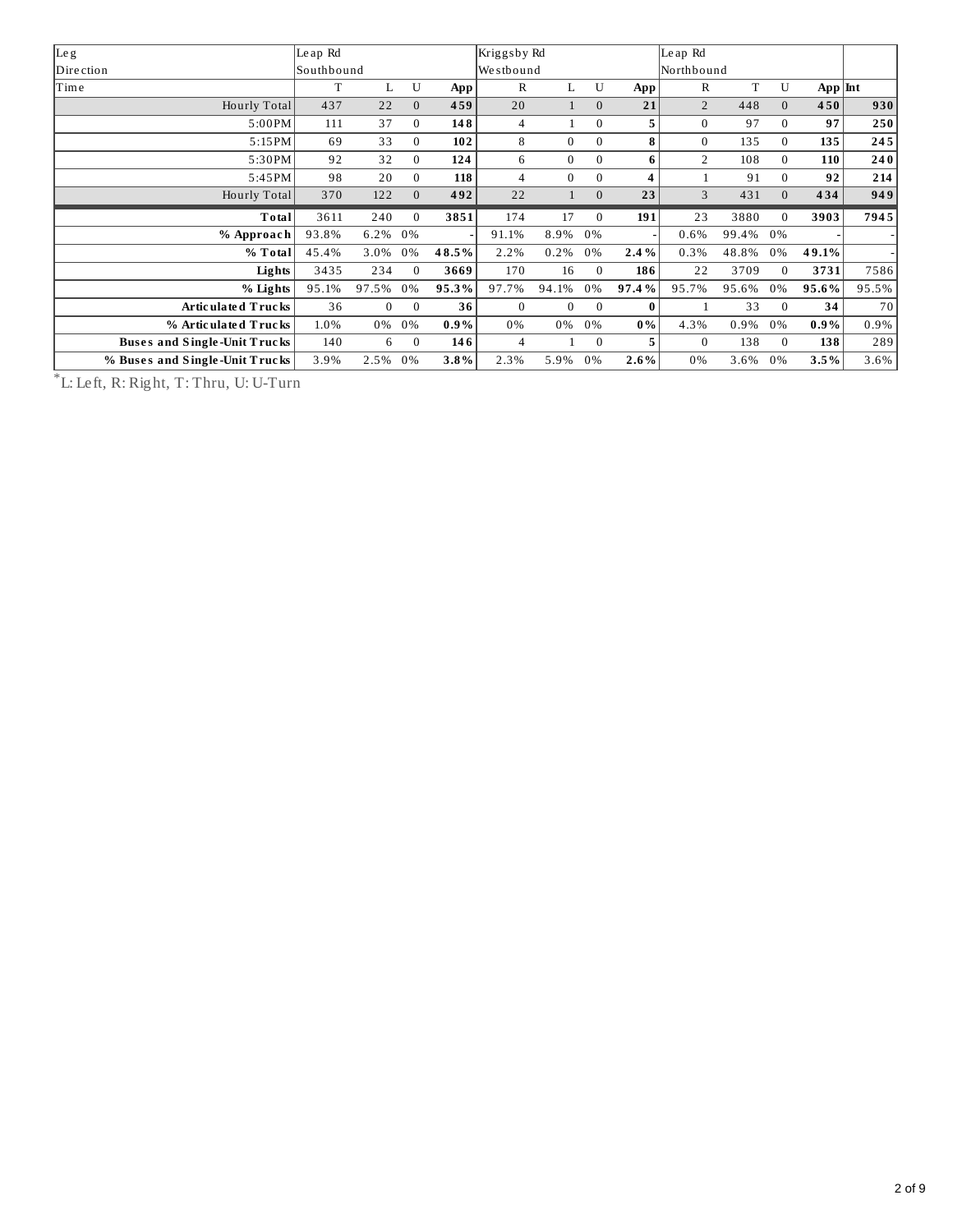Tue Dec 12, 2017 Full Length (6AM-6PM) All Classes (Lights, Articulated Trucks, Buses and Single-Unit Trucks) All Movements ID: 479432, Location: 40.020253, -83.13797



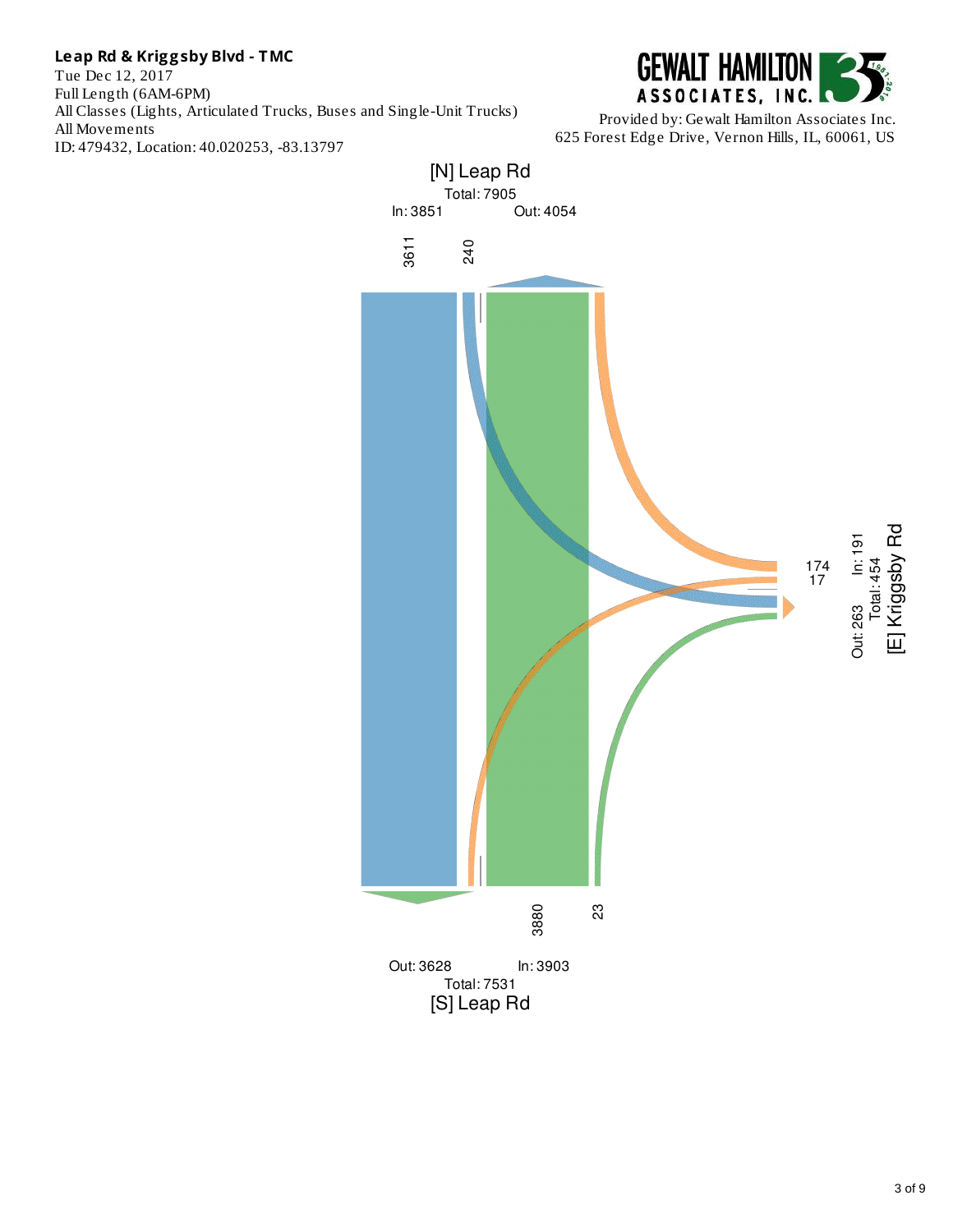Tue Dec 12, 2017 AM Peak (7:15AM - 8:15AM) All Classes (Lights, Articulated Trucks, Buses and Single-Unit Trucks) All Movements ID: 479432, Location: 40.020253, -83.13797



Provided by: Gewalt Hamilton Associates Inc. 625 Forest Edge Drive, Vernon Hills, IL, 60061, US

| Le g                           | Le ap Rd     |                |          |          | Kriggsby Rd     |              |              |          | Le ap Rd     |       |          |           |       |
|--------------------------------|--------------|----------------|----------|----------|-----------------|--------------|--------------|----------|--------------|-------|----------|-----------|-------|
| Dire ction                     | Southbound   |                |          |          | Westbound       |              |              |          | Northbound   |       |          |           |       |
| Time                           | T            | L              | U        | App      | R               | L.           | U            | App      | $\mathbb R$  | T     | U        | $App$ Int |       |
| 2017-12-12 7:15 AM             | 76           | 3              | $\theta$ | 79       | 10              | 1            | $\mathbf{0}$ | 11       | $\mathbf{1}$ | 129   | $\Omega$ | 130       | 220   |
| 7:30AM                         | 87           | 2              | $\theta$ | 89       | 9               | $\mathbf{0}$ | $\Omega$     | 9        | $\mathbf{0}$ | 131   | $\Omega$ | 131       | 229   |
| 7:45AM                         | 98           | 3              | $\Omega$ | 101      | 5               | $\mathbf{0}$ | $\Omega$     | 5        | $\Omega$     | 133   | $\Omega$ | 133       | 239   |
| 8:00AM                         | 78           | 5.             | $\Omega$ | 83       | $7\overline{ }$ | $\mathbf{0}$ | $\mathbf{0}$ | 7        | $\Omega$     | 99    | $\Omega$ | 99        | 189   |
| Total                          | 339          | 13             | $\theta$ | 352      | 31              |              | $\Omega$     | 32       |              | 492   | $\Omega$ | 493       | 877   |
| % Approach                     | 96.3%        | 3.7%           | 0%       |          | 96.9%           | 3.1%         | 0%           |          | 0.2%         | 99.8% | 0%       |           |       |
| % Total                        | 38.7%        | 1.5%           | 0%       | 40.1%    | 3.5%            | 0.1%         | 0%           | 3.6%     | 0.1%         | 56.1% | 0%       | 56.2%     |       |
| PHF                            | 0.865        | 0.650          |          | 0.871    | 0.775           | 0.250        |              | 0.727    | 0.250        | 0.925 |          | 0.927     | 0.917 |
| Lights                         | 330          | 11             | $\theta$ | 341      | 30              | 1            | $\mathbf{0}$ | 31       |              | 476   | $\Omega$ | 477       | 849   |
| % Lights                       | 97.3%        | 84.6%          | 0%       | 96.9%    | 96.8%           | 100%         | 0%           | 96.9%    | 100%         | 96.7% | 0%       | 96.8%     | 96.8% |
| Artic ulate d Trucks           | $\mathbf{0}$ | $\mathbf{0}$   | $\Omega$ | $\bf{0}$ | $\mathbf{0}$    | $\Omega$     | $\Omega$     | $\bf{0}$ | $\mathbf{0}$ |       | $\Omega$ |           |       |
| % Articulated Trucks           | 0%           | 0%             | 0%       | $0\%$    | 0%              | 0%           | 0%           | $0\%$    | 0%           | 0.2%  | 0%       | 0.2%      | 0.1%  |
| Buses and Single-Unit Trucks   | 9            | $\overline{2}$ | $\Omega$ | 11       |                 | $\mathbf{0}$ | $\mathbf{0}$ |          | $\Omega$     | 15    | $\Omega$ | 15        | 27    |
| % Buses and Single-Unit Trucks | 2.7%         | 15.4%          | 0%       | 3.1%     | 3.2%            | 0%           | 0%           | 3.1%     | 0%           | 3.0%  | 0%       | 3.0%      | 3.1%  |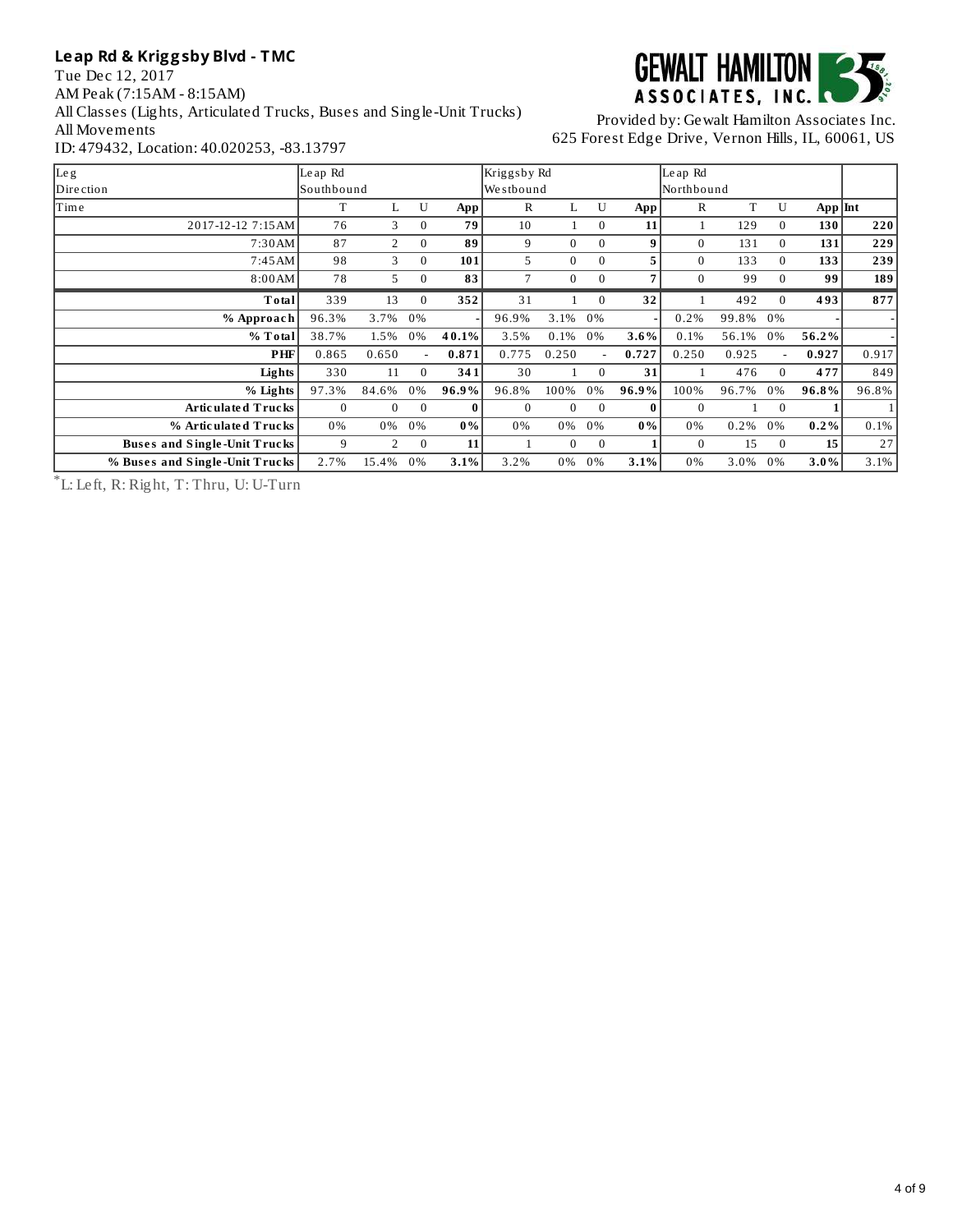Tue Dec 12, 2017 AM Peak (7:15AM - 8:15AM) All Classes (Lights, Articulated Trucks, Buses and Single-Unit Trucks) All Movements ID: 479432, Location: 40.020253, -83.13797



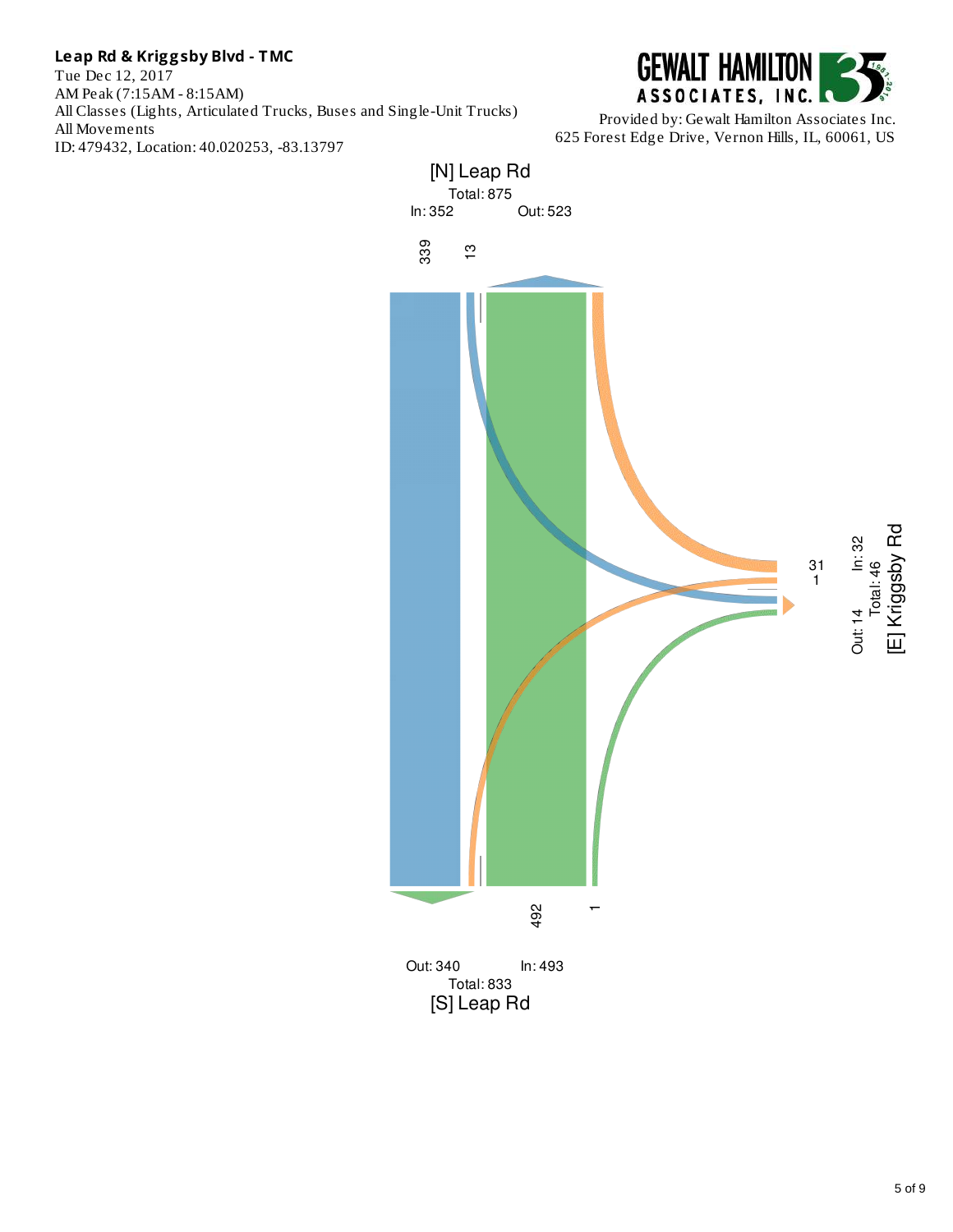Tue Dec 12, 2017 Midday Peak (12:45PM - 1:45PM) All Classes (Lights, Articulated Trucks, Buses and Single-Unit Trucks) All Movements ID: 479432, Location: 40.020253, -83.13797



#### Provided by: Gewalt Hamilton Associates Inc. 625 Forest Edge Drive, Vernon Hills, IL, 60061, US

| Le g                           | Le ap Rd       |                |              |                | Kriggsby Rd    |                |              |                | Le ap Rd     |       |                          |             |                |
|--------------------------------|----------------|----------------|--------------|----------------|----------------|----------------|--------------|----------------|--------------|-------|--------------------------|-------------|----------------|
| Dire ction                     | Southbound     |                |              |                | Westbound      |                |              |                | Northbound   |       |                          |             |                |
| Time                           | т              | L              | U            | App            | R              | L              | U            | App            | $\mathbb{R}$ | T     | U                        | $App$ $Int$ |                |
| 2017-12-12 12:45PM             | 78             | 2              | $\mathbf{0}$ | 80             | 1              |                | $\mathbf{0}$ | 2              | 3            | 60    | $\mathbf{0}$             | 63          | 145            |
| 1:00PM                         | 96             | 3              | $\Omega$     | 99             | 2              | $\Omega$       | $\Omega$     | $\overline{a}$ | 2            | 60    | $\Omega$                 | 62          | 163            |
| 1:15PM                         | 66             | $\overline{2}$ | $\Omega$     | 68             | 4              | $\Omega$       | $\Omega$     | 4              | $\Omega$     | 84    | $\Omega$                 | 84          | 156            |
| 1:30PM                         | 63             | $\mathbf{0}$   | $\mathbf{0}$ | 63             | $\overline{2}$ | $\overline{0}$ | $\mathbf{0}$ | $\overline{2}$ | $\mathbf{0}$ | 77    | $\mathbf{0}$             | 77          | 142            |
| Total                          | 303            | 7              | $\Omega$     | 310            | 9              |                | $\mathbf{0}$ | 10             | 5            | 281   | $\Omega$                 | 286         | 606            |
| % Approach                     | 97.7%          | 2.3%           | 0%           |                | 90.0%          | 10.0%          | 0%           |                | 1.7%         | 98.3% | 0%                       |             |                |
| % Total                        | 50.0%          | 1.2%           | 0%           | 51.2%          | 1.5%           | 0.2%           | 0%           | 1.7%           | 0.8%         | 46.4% | 0%                       | 47.2%       |                |
| PHF                            | 0.789          | 0.583          | $\sim$       | 0.783          | 0.563          | 0.250          | $\sim$       | 0.625          | 0.417        | 0.836 | $\overline{\phantom{a}}$ | 0.851       | 0.929          |
| Lights                         | 296            | 7              | $\Omega$     | 303            | 8              |                | $\mathbf{0}$ | 9              | 4            | 272   | $\Omega$                 | 276         | 588            |
| % Lights                       | 97.7%          | 100%           | 0%           | 97.7%          | 88.9%          | 100%           | 0%           | 90.0%          | 80.0%        | 96.8% | 0%                       | 96.5%       | 97.0%          |
| Articulated Trucks             | 5              | $\Omega$       | $\Omega$     | 5              | $\Omega$       | $\Omega$       | $\mathbf{0}$ | $\bf{0}$       |              | 3     | $\Omega$                 | 4           | 9 <sup>1</sup> |
| % Articulated Trucks           | 1.7%           | 0%             | 0%           | 1.6%           | 0%             | 0%             | 0%           | $0\%$          | 20.0%        | 1.1%  | 0%                       | 1.4 %       | 1.5%           |
| Buses and Single-Unit Trucks   | $\overline{2}$ | $\Omega$       | $\mathbf{0}$ | $\overline{2}$ |                | $\Omega$       | $\mathbf{0}$ |                | $\Omega$     | 6     | $\Omega$                 | - 6 l       | 9              |
| % Buses and Single-Unit Trucks | 0.7%           | 0%             | 0%           | $0.6\%$        | 11.1%          | 0%             | 0%           | 10.0%          | 0%           | 2.1%  | 0%                       | 2.1%        | 1.5%           |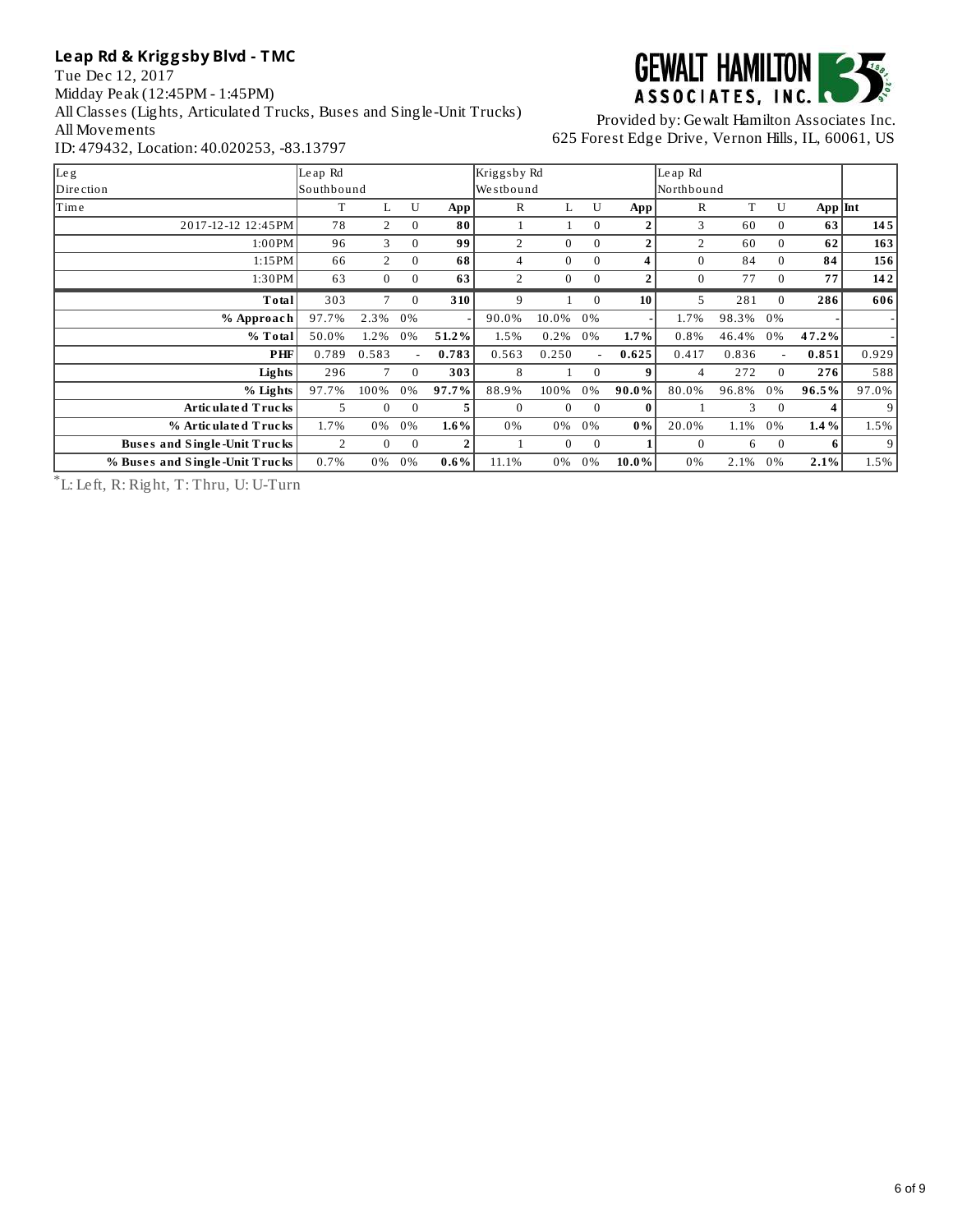Tue Dec 12, 2017 Midday Peak (12:45PM - 1:45PM) All Classes (Lights, Articulated Trucks, Buses and Single-Unit Trucks) All Movements ID: 479432, Location: 40.020253, -83.13797



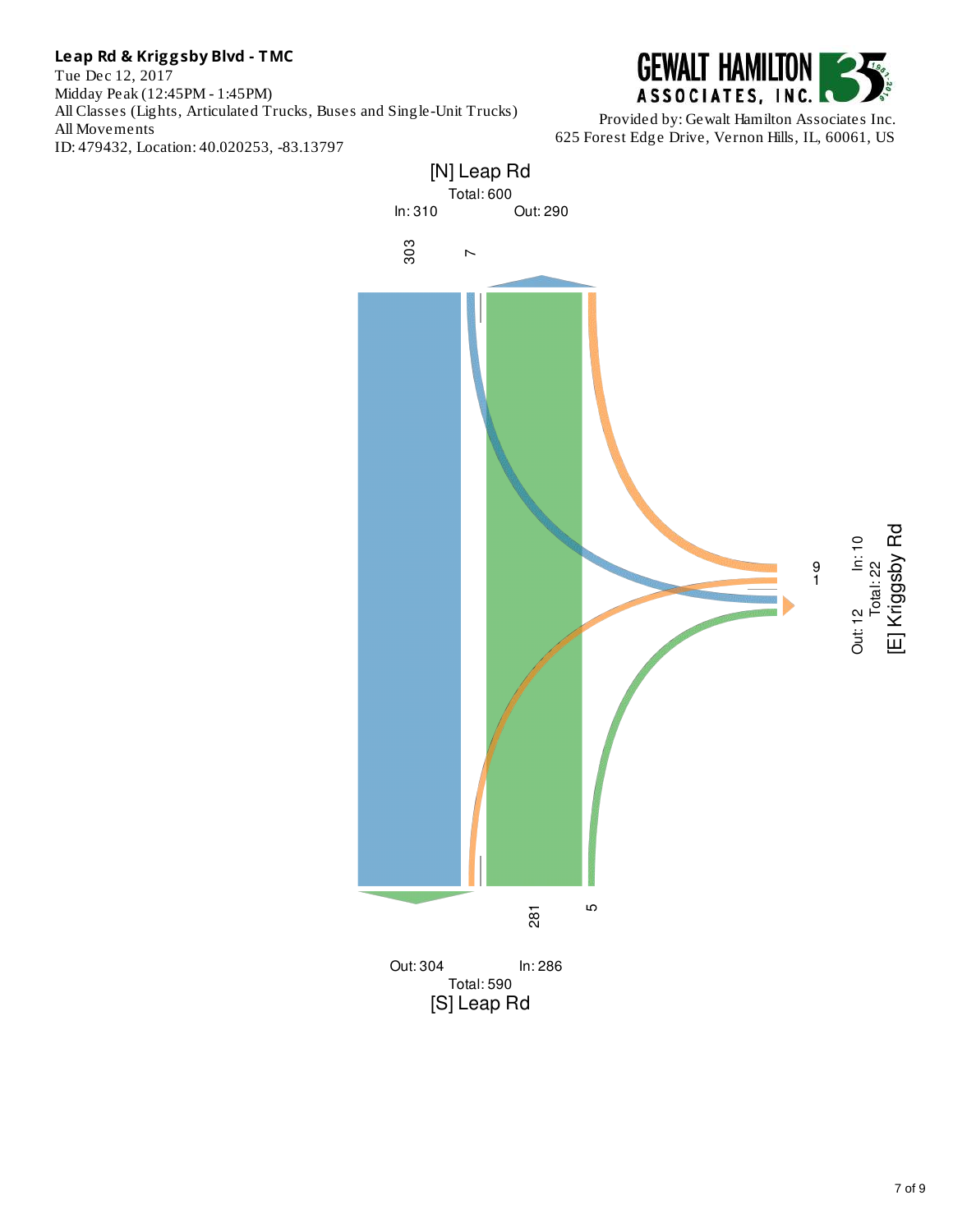Tue Dec 12, 2017 PM Peak (4:45PM - 5:45PM) - Overall Peak Hour All Classes (Lights, Articulated Trucks, Buses and Single-Unit Trucks) All Movements ID: 479432, Location: 40.020253, -83.13797



Provided by: Gewalt Hamilton Associates Inc. 625 Forest Edge Drive, Vernon Hills, IL, 60061, US

| Le g                           | Le ap Rd          |                |          |                | Kriggsby Rd  |              |              |              | Le ap Rd       |                |                |           |                |
|--------------------------------|-------------------|----------------|----------|----------------|--------------|--------------|--------------|--------------|----------------|----------------|----------------|-----------|----------------|
| Dire ction                     | <b>Southbound</b> |                |          |                | Westbound    |              |              |              | Northbound     |                |                |           |                |
| Time                           | T                 | L              | U        | App            | $\mathbb{R}$ | L            | U            | App          | $\mathbb{R}$   | T              | U              | $App$ Int |                |
| 2017-12-12 4:45PM              | 116               | 6              | $\Omega$ | 122            | 6            | $\mathbf{0}$ | $\Omega$     | 6            | 2              | 118            | $\Omega$       | 120       | 248            |
| 5:00PM                         | 111               | 37             | $\Omega$ | 148            | 4            |              | $\Omega$     | 5.           | 0              | 97             | $\Omega$       | 97        | 250            |
| 5:15PM                         | 69                | 33             | $\Omega$ | 102            | 8            | $\mathbf{0}$ | $\Omega$     | 8            | $\Omega$       | 135            | $\Omega$       | 135       | 245            |
| 5:30PM                         | 92                | 32             | $\Omega$ | 124            | 6            | $\mathbf{0}$ | $\mathbf{0}$ | 6            | $\overline{2}$ | 108            | $\mathbf{0}$   | 110       | 240            |
| Total                          | 388               | 108            | $\Omega$ | 496            | 24           |              | $\Omega$     | 25           | 4              | 458            | $\Omega$       | 462       | 983            |
| % Approach                     | 78.2%             | 21.8%          | 0%       |                | 96.0%        | 4.0%         | 0%           |              | 0.9%           | 99.1%          | 0%             |           |                |
| % Total                        | 39.5%             | 11.0%          | 0%       | 50.5%          | 2.4%         | 0.1%         | 0%           | 2.5%         | 0.4%           | 46.6%          | 0%             | 47.0%     |                |
| PHF                            | 0.836             | 0.730          |          | 0.838          | 0.750        | 0.250        | ۰.           | 0.781        | 0.500          | 0.848          | $\overline{a}$ | 0.856     | 0.983          |
| <b>Lights</b>                  | 379               | 108            | $\Omega$ | 487            | 24           |              | $\Omega$     | 25           | 4              | 453            | $\Omega$       | 457       | 969            |
| % Lights                       | 97.7%             | 100%           | 0%       | 98.2%          | 100%         | 100%         | 0%           | 100%         | 100%           | 98.9%          | 0%             | 98.9%     | 98.6%          |
| Articulated Trucks             | 2                 | $\overline{0}$ | $\Omega$ | $\overline{2}$ | $\mathbf{0}$ | $\mathbf{0}$ | $\Omega$     | $\mathbf{0}$ | $\Omega$       | $\overline{0}$ | $\mathbf{0}$   | 0         | $\overline{2}$ |
| % Articulated Trucks           | 0.5%              | 0%             | 0%       | $0.4\%$        | 0%           | 0%           | 0%           | $0\%$        | 0%             | 0%             | 0%             | $0\%$     | 0.2%           |
| Buses and Single-Unit Trucks   | 7                 | $\mathbf{0}$   | $\Omega$ | 7              | $\mathbf{0}$ | $\mathbf{0}$ | $\Omega$     | $\bf{0}$     | $\Omega$       | 5              | $\Omega$       | 5.        | 12             |
| % Buses and Single-Unit Trucks | 1.8%              | 0%             | 0%       | 1.4%           | 0%           | 0%           | 0%           | $0\%$        | 0%             | 1.1%           | 0%             | 1.1%      | 1.2%           |